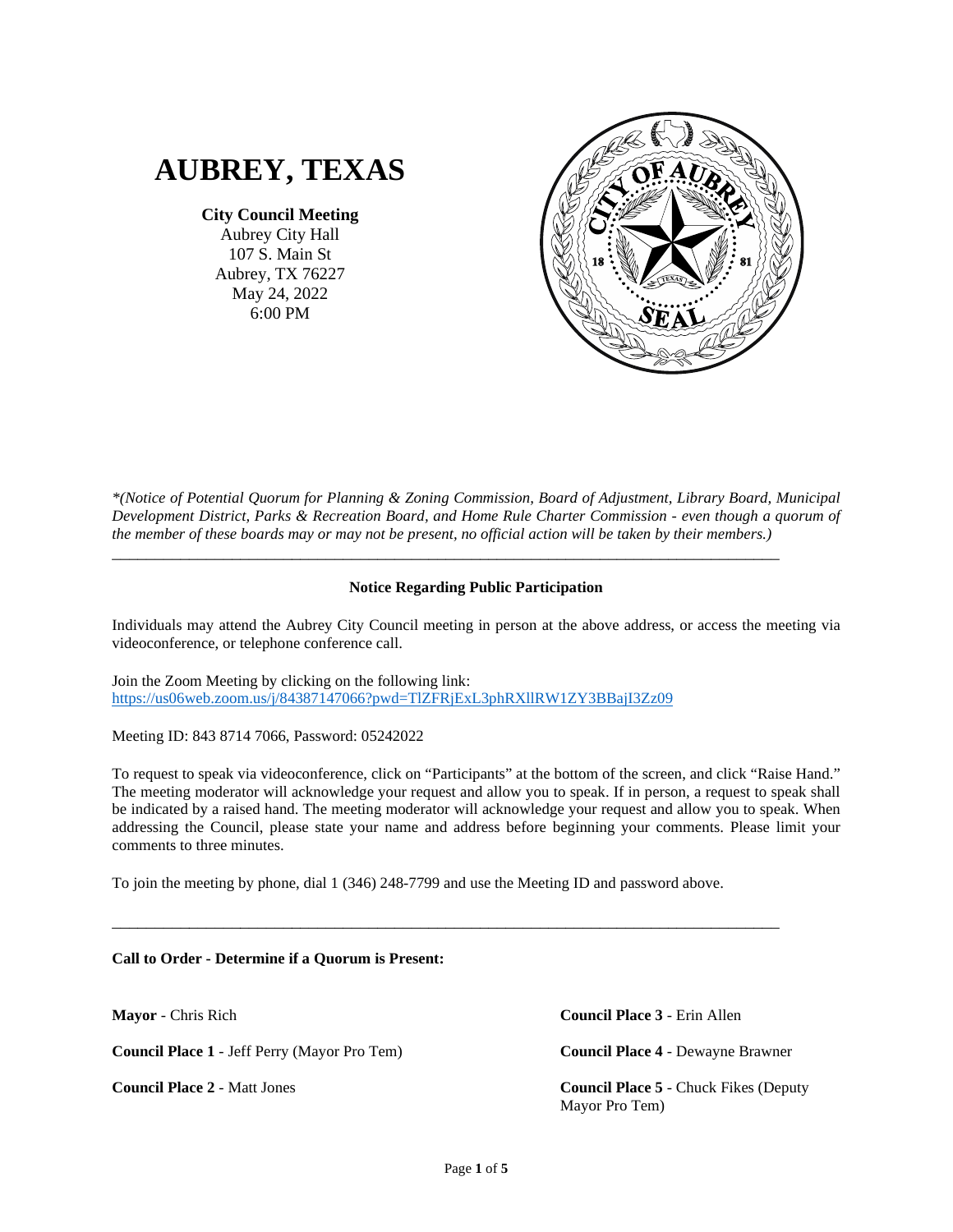**Invocation & Pledge of Allegiance:** *Pledge of Allegiance to the Texas Flag - "Honor the Texas flag; I pledge allegiance to thee, Texas, one state, under God, one, and indivisible."*

**Community Announcements:** Items of community interest may include: recognizing Citizens and Staff for outstanding contributions to the community, a reminder about an upcoming event that is organized or sponsored by the governing body, and announcements of an imminent threat to public safety that has arisen after the posting of this agenda.

**Citizen Input:** Any person may address the City Council. If your concern is an agenda item on this agenda, you may wait until the discussion on that item if you wish. Please state your name and address, and you will have three minutes to speak. No discussion or action may be taken at this meeting on any item not listed on the agenda, other than to make statements of factual information or recite existing policy in response to a citizen's inquiry.

## **Election Related Items:**

- 1. Present the Certificate of Election to the declared candidates elect, Council Place 1, Jeff Perry; Council Place 2, Matt Jones; and Council Place 5, Chuck Fikes[. \(Document\)](https://www.dropbox.com/s/khuear8m29mzu4a/1%20Certificates%20of%20Election.pdf?dl=0)
- 2. Administer the Statement of Elected Officials and Official Oaths to the candidates declared elected. [\(Document\)](https://www.dropbox.com/s/8apj4tb1i9iqcs1/2%20Statement%20%26%20Oath.pdf?dl=0)
- 3. Consideration and action on appointing a Mayor Pro Tem for a one year term.
- 4. Consideration and action on appointing a Deputy Mayor Pro Tem for a one year term.
- 5. Discuss, consider, and act on approving a Resolution designating authorized signatories for the City's banking and financial accounts and approving a wire transfer agreement. [\(Document\)](https://www.dropbox.com/s/4pu7iimvogxm7lc/5%20RES%20889-22%20Bank%20Signers.pdf?dl=0)
	- a. Banking/checks
	- b. Wire transfers
	- c. Investment Accounts

**Consent Items:** Items placed on the Consent Agenda are considered routine in nature and non-controversial. The Consent Agenda can be acted upon in one motion. Items may be removed from the Consent Agenda by the request of Council Members or staff. Consideration and action on the following:

- 6. Minutes of the following City Council Meeting(s):
	- a. April 26, 2022 [\(Document\)](https://www.dropbox.com/s/b055uxkjm6fxb2q/6%202022_04_26%20Minutes.pdf?dl=0)
- 7. Staff reports [\(Document\)](https://www.dropbox.com/s/hkwjbil29xlgodp/7%20Staff%20Reports.pdf?dl=0)
- 8. Monthly financial report [\(Document\)](https://www.dropbox.com/s/nt7jux2089mi169/8%20Monthly%20Financials.pdf?dl=0)
- 9. An ordinance approving mid-year budget adjustments for the Aubrey Municipal Development District for the Fiscal Year 2021-2022. [\(Document\)](https://www.dropbox.com/s/vkl575d5ds0gawo/9%20ORD%20746-22%20MDD%20Budget%20Amendment.pdf?dl=0)
- 10. An Interlocal Cooperation Agreement for Shared Governance Communications and Dispatch Services System with Denton County for the City's Fire Department and Police Department for Fiscal Year 2022- 2023. [\(Document\)](https://www.dropbox.com/s/yrzqh1cbckxx0cd/10%202022-23%20ILA%20FD%20%26%20PD%20Communications%20Contract%20WITH%20Both%20Exhibits.pdf?dl=0)
- 11. Consideration and action on renewing a Professional Services Agreement with Plummer Associates, Inc. and approving a Work Order for Planning Services. [\(Document\)](https://www.dropbox.com/s/zcjz1dlw1xnwld2/11%20Plummer%20PSA.pdf?dl=0)
- 12. Consideration and action on a Professional Services Agreement with Sweet Cow Holdings, LLC, regarding the Aubrey Heights development. [\(Document\)](https://www.dropbox.com/s/s0tmrbfk623azwd/12%20PSA-Aubrey%20Heights%20%28EB%2005182022%29%28v.pdf?dl=0)

**Old Business:** These are unresolved items carried over from previous meetings.

13. Consideration and action on a Resolution revising the Social Media Policy section of the Human Resources Policy and Procedure Manual. (HR Manager AJ Rodriguez) [\(Document\)](https://www.dropbox.com/s/r3at3ulxohnjjm1/13%20RES%20888-22%20Social%20Media%20Policy%20%28Amendment%20to%20HR%20Policy%29.pdf?dl=0)

**New Business:** New items previously requested by Council Members, City Staff, or Citizens for consideration by the City Council.

- 14. Consideration and action on recommendations from the Planning and Zoning Commission for the following: (Clint Bissett, Pacheco Koch)
	- a. Hold Public Hearing, consider and act on a recommendation to the City Council regarding a request to approve an ordinance effectuating a zoning change from Agricultural Residential District to a Planned Development Overlay District with base zoning of Single Family Residential 75, for the Aubrey Heights development, being approximately 39 acres out of the John Fisher Survey, Abstract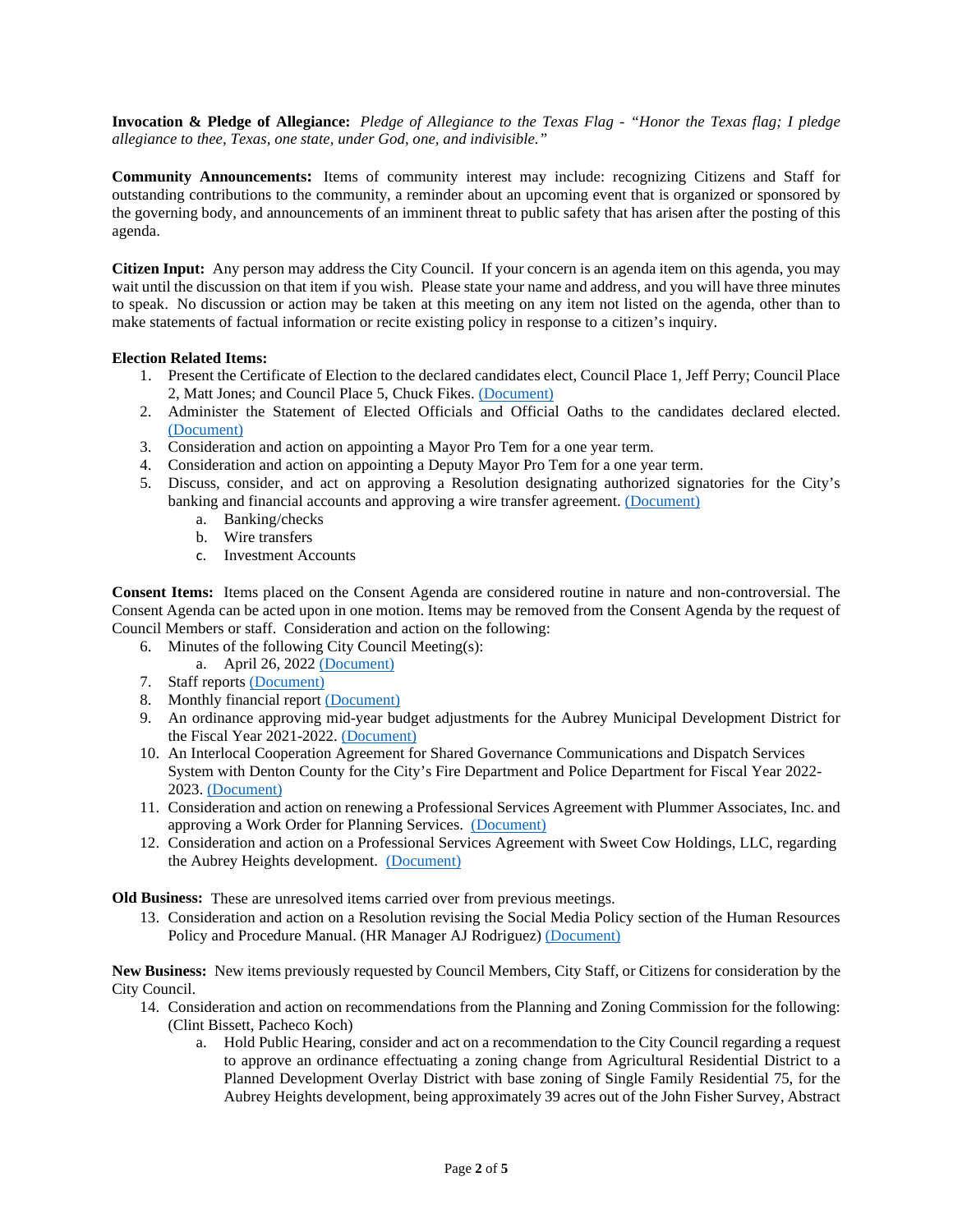432, generally located west of Highway 377, south of W. Blackjack Rd. and east of Blackjack Oaks Rd. located in the Aubrey city limits. [\(Document\)](https://www.dropbox.com/s/kfylsqsyltgvhky/14a%20Aubrey%20Heights%20Zoning%20ORD.pdf?dl=0)

- **Open Public Hearing: \_\_\_\_\_\_\_\_\_\_\_\_ p.m. Close Public Hearing: \_\_\_\_\_\_\_\_\_\_\_\_ p.m.**
- b. Consideration and action on a recommendation to the City Council regarding a site plan for a pole sign located at 926 US 377, Block M, Lot 3 of the Meadows. [\(Document\)](https://www.dropbox.com/s/qzfp321louqrsbk/14b%20926%20US%20Hwy%20377%20Site%20Plan%20for%20Pole%20Sign%20%28Chicken%20Express%29.pdf?dl=0)
- 15. Consideration and action on an agreement between the City and Texoma Council of Governments for the Low-Income Household Water Assistance Program. (Judy Fullylove, Texoma COG) [\(Document\)](https://www.dropbox.com/s/8vxh53uil8btrrj/15%20LIHWAP%20Water%20Provider%20Agreement_Aubrey.pdf?dl=0)
- 16. Consideration and action on the City of Aubrey Landscape Project with the Texas Department of Transportation, and authorize the mayor, or his designee, to execute same. (Public Works Director Leanne Wilson) [\(Document\)](https://www.dropbox.com/s/e191r2rd7klrmf5/16%20Downtown%20Project.pdf?dl=0)
- 17. Consideration and action on a Resolution approving the American Rescue Plan TX4302 Recovery Plan. (Lisette Howard, Public Management) [\(Document\)](https://www.dropbox.com/s/crd84lmwz25k3v6/17%20RES%20890-22%20Recovery%20Plan.pdf?dl=0)
- 18. Consideration and action a Resolution adopting civil rights and fair housing policies associated with the City's TxCDBG Grant. (Lisette Howard, Public Management) [\(Document\)](https://www.dropbox.com/s/v85nu34r00x87zy/18%20RES%20891-22%20CDV21-0063_CIVIL%20RIGHTS%20Resolution%20and%20Policies%20%28EB%2005182022%29.pdf?dl=0)
- 19. Review and discuss Section 3 policy updates and information for the City's TxCDBG Contract #CDV21- 0063. (Lisette Howard, Public Management) [\(Document\)](https://www.dropbox.com/s/eb8xt7wl2e70669/19%20Aubrey%20CDV21-0063_Section%203%20Presentation.pdf?dl=0)
- 20. Consideration and action on a Notice of Withdrawal from Denton County Fresh Water Supply District No. 10 regarding the withdrawal of Artesia from the Aubrey Fire Contract. (Fire Chief Mike Starr[\) \(Document\)](https://www.dropbox.com/s/wj00j01hkt7dzfi/20%20D10%20Letter%20re%20Notice%20of%20Artesia%20Withdrawal%205.11.2022.pdf?dl=0)
- 21. Consideration and action on an Ordinance amending Appendix A, "Fee Schedule", to adopt third party consulting fees. (Interim City Administrator Charles Kreidler) [\(Document\)](https://www.dropbox.com/s/0rhaxwmp1e5ljxx/21%20ORD%20748-22%20Third%20Party%20Consulting%20Fees%20%28EB%2005192022%29.pdf?dl=0)

**Advisory Board Reports:** If an advisory board wishes to provide any updates, the name of the board and description of the report will be provided below. Receive a report and discuss the following:

- 22. Capital Improvements and Impact Fee Committee vacancy: Consideration and action on removing and/or appointing members to the Capital Improvements and Impact Fee Committee. [\(Application\)](https://www.dropbox.com/s/fanb7x59rfvnwo2/22%20Ashley%20LaBate%20Long%20Impact%20CIP%20Committee%20Member%20Application%202021.pdf?dl=0) [\(Application\)](https://www.dropbox.com/s/k494bee7zjyttxp/22%20Karen%20English%20Impact%20Fee%20Committee%20Application.pdf?dl=0)
- 23. Home Rule Charter Commission vacancy: Consideration and action on removing and/or appointing members to the Home Rule Charter Commission. [\(Resignation\)](https://www.dropbox.com/s/gv8skx4dnzu83tw/25%20Joni%27s%20Resignation.pdf?dl=0) [\(Application\)](https://www.dropbox.com/s/febt3h1kp8ptc76/23%20Dean%20Butenschoen%20HRCC%20Application.pdf?dl=0)
- 24. Parks and Recreation Board vacancy: Consideration and action on removing and/or appointing members to the Parks and Recreation Board[. \(Application\)](https://www.dropbox.com/s/kyim66ug0msc9d2/24%20Courtney%20Kelly%20Parks%20Board%20Application.pdf?dl=0)
- 25. Planning and Zoning Commission vacancy: Consideration and action on removing and/or appointing members to the Planning and Zoning Commission. [\(Resignation\)](https://www.dropbox.com/s/gv8skx4dnzu83tw/25%20Joni%27s%20Resignation.pdf?dl=0) [\(Application\)](https://www.dropbox.com/s/zzp9jdbbng5jial/25%20Teresa%20Sanfillipo%20-%20P%26Z%20Board%20Member%20Application.pdf?dl=0)

# **Department Updates and Council Discussion:**

## **Administration:**

Home Rule Charter

**Finance:**

Convenience fees for online payments

- **Fire Department:**
	- Aubrey Area Ambulance Merger

#### **Public Works:**

- Faulkner Well
- Aubrey Creek Estates Lift Station
- 2021 Consumer Confidence Report
- Solid Waste RFP
	- Development Services Update

**Future Agenda Requests:** Council Members, City Staff, and Citizens may request items to be included on future agendas. Discussion is limited to what the request is for, and if and when the item can be put on a future agenda.

**----------------------------------------------------------------------------------------------------------------------------**

#### **\*\*\*EXECUTIVE SESSION\*\*\***

*In accordance with Texas Government Code, Section 551.001, et seq., the City Council will recess into Executive Session (closed meeting) to discuss the following:*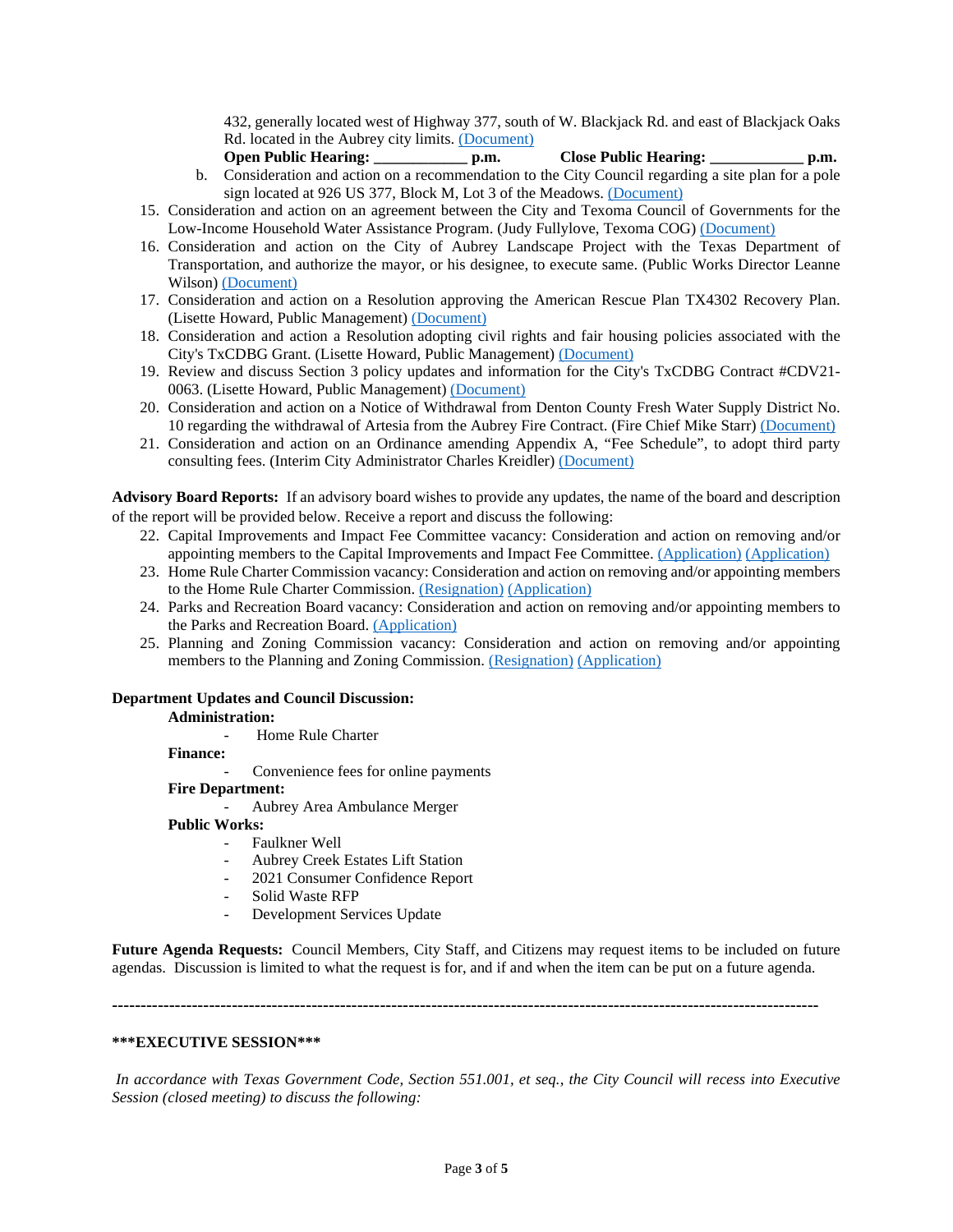- a) **Section 551.071 (2) and 551.074 Personnel Matters.** Consultation with the City Attorney on a matter in which the duty of the attorney to the governmental body under the Texas Disciplinary Rules of Professional Conduct of the State Bar of Texas clearly conflicts with the Texas Open Meetings Act and Deliberation regarding the appointment, employment, evaluation, reassignment, duties, discipline or dismissal of public officer or employee or to hear a complaint or charge against an officer or employee:
	- City Administrator
	- Building Official
	- Planner
- b) **Section 551.071(1) and (2) Consultation with Attorney.** For Council to seek the advice of its attorney about pending or contemplated litigation or a settlement offer and to consult with the City Attorney on a matter in which the duty of the attorney to the governmental body under the Texas Disciplinary Rules of Professional Conduct of the State Bar of Texas clearly conflicts with the Texas Open Meetings Act:
	- Duck Pointe Development Agreement
	- Ribbonwood Development
	- *Indus Aubrey, LLC v. City of Aubrey, et al.,* Cause No. 22-0178-393, pending in the 393rd District Court of Denton County, Texas.
- c) **Section 551.072 Real Property.** deliberate the purchase, exchange, lease, or value of real property if deliberation in an open meeting would have a detrimental effect on the position of the governmental body in negotiations with a third person.
	- Acquisition of water and wastewater easements

## **Motion to adjourn into Executive Session. Time: \_\_\_\_\_\_\_\_\_\_\_\_\_\_\_\_\_**

**-------------------------------------------------------------------------------------------------------------------------------------------**

# **Reconvene into Open Session: Time:** \_\_\_\_\_\_\_\_\_\_\_\_\_\_\_\_\_\_\_\_\_ In accordance with Texas Government Code, Chapter 551, the City Council will reconvene into Regular Session to consider and take appropriate action, if any, regarding any items discussed in Executive Session.

- 26. Consideration and action on a Development Agreement with MM Aubrey 160, LLC, for the Duck Point development, being 159.941 acres of land situated in Denton County, being a part of the Frederick H. Pollard Survey, Abstract No. 995, being part of a called 240.59 acre tract of land described in a Special Warranty Deed to Pickens Lake, LLC, as recorded in Document No. 2016-78692, Official Public Records, Denton County, Texas.
- 27. Consideration and action on a Development Agreement with Clayton Lee Boyd, Investment Trustee under the Boyd 2021 Investment Trust, for the Ribbonwood development, being approximately 90 acres of land situated in the F.H. Pollard Survey, Abstract No. 995, Denton County, Texas and being part of a called 193.858 acres tract of land described in Deed to S.A. Polo Inc. as recorded in Document No. 2005-128691, Official Records, Denton County, Texas.

# **-ADJOURN-**

I, Jenny Huckabee, City Secretary, certify that this Notice of Meeting was posted, per the Open Meetings Act, on the official bulletin board at the City Hall of the City of Aubrey, Texas and on the City's website at www.aubreytx.gov in accordance with Chapter 551, Texas Government Code, and shall remain posted until the meeting is adjourned.

I certify that the attached notice and agenda of items to be considered by the City Council of the City of Aubrey, Texas was removed by me from the official bulletin board of the City of Aubrey, Texas, 107 South Main St, Aubrey, Texas on the \_\_\_\_\_\_\_\_\_day of \_\_\_\_\_\_\_\_\_\_\_\_\_\_\_\_\_\_\_\_\_, 2022.

*(The City Council reserves the right to adjourn into closed session at any time during the course of this meeting to consult with its attorney regarding any of the matters listed on this document, as authorized by Texas Government Code Section 551.071 Consultation with Attorney.)*